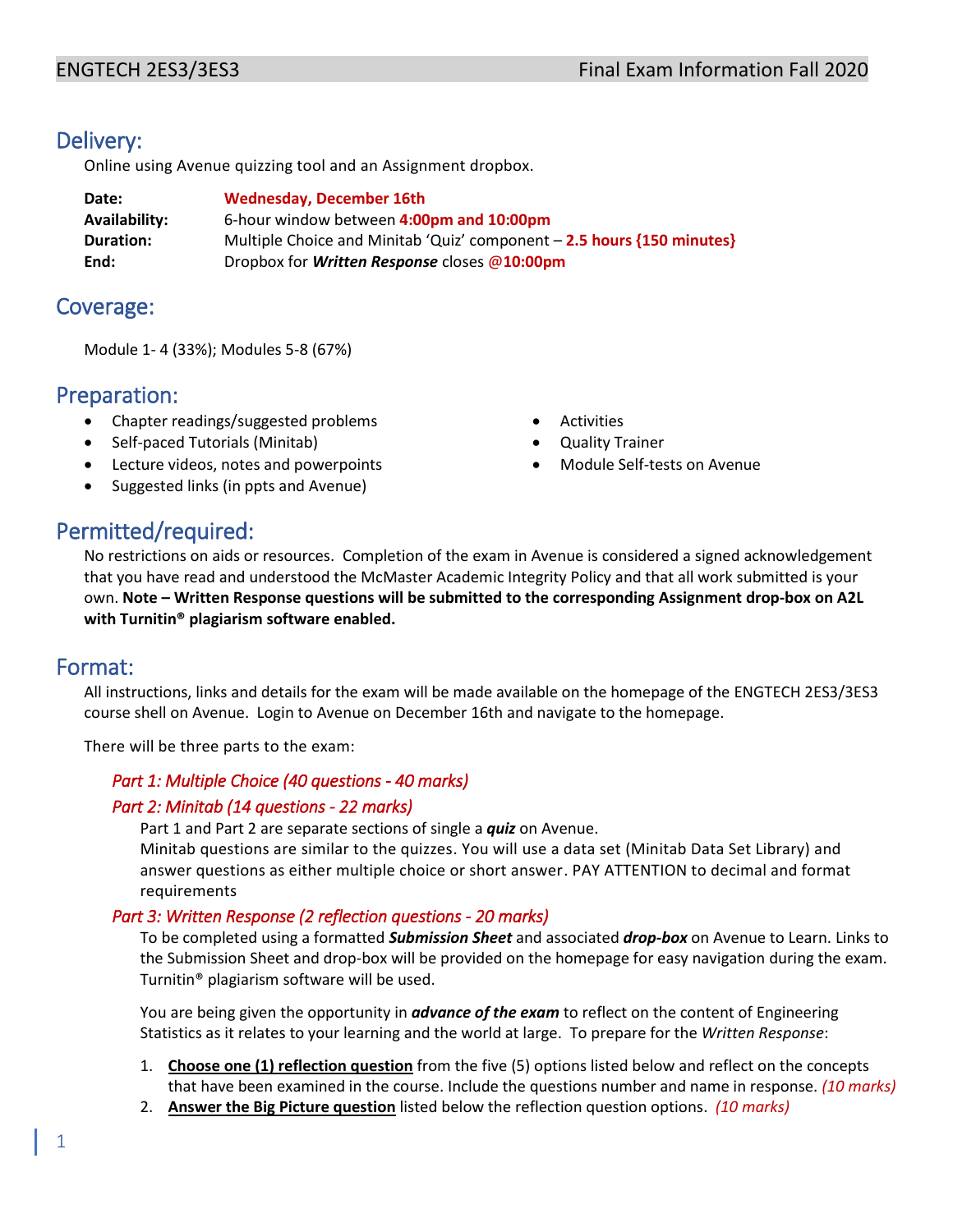Suggestions:

- $\circ$  To ensure that you relate your response to the course material, carefully consider the topics and content covered this semester. A list of topics can be drawn from the Course Outline, Weekly Timetable, and the Content modules on Avenue.
- o Be prepared to discuss specific concepts from the topics.
- o Connections of concepts and topic areas to reflection must be clear and well explained.

Expectations:

- $\circ$  Give a thoughtful answer we will be using the rubric provided below.
- o Completeness of response– start and end your thoughts without digression.
- $\circ$  Valid response answer the question given.
- o 250 words minimum, 400 words maximum *per response question*

# Reflection Questions (choose 1)

## **1. Persistence**

I have emphasized the importance of struggling; that it's normal and part of the process of learning. Describe an instance, so far in this course, where you struggled with a problem or concept, and initially had the wrong idea, but then later realized your error. In this instance, in what ways was a struggle or mistake valuable to your eventual understanding. You might also discuss whether struggling built aspects of character in you (e.g. endurance, selfconfidence, competence to solve new problems) and how these virtues might benefit you in later ventures.

## **2. Disposition toward beauty**

Consider one idea from the course that you have found beautiful, and explain why it is beautiful to you. Your answer should: (1) explain the idea in a way that could be understood by a classmate who has not yet taken this class and (2) address how this beauty is similar to or different from other kinds of beauty that human beings encounter.

## **3. Strategy**

For any problems that you struggled to solve this semester, suggest a strategy you tired or might try to tackle the problem, and show what happened as a result. Describe any strategic gaps you were unable to bridge, and list 3 helpful insights that may help another person trying to tackle the problem.

## **4. Enjoyment**

What three ideas/concepts did you most enjoy from the course, and why? Choose one idea/concept of moderate difficulty and reconstruct how you would explain it to others using real world examples or an analogy.

## **5. Research**

Formulate a research question related to the *course material* that you would like to answer. Describe how you would go about conducting the research. The question is not about using the course material, but researching the course material itself. You do not have to answer the question. Just ask a good question whose answer is unknown to you, and doesn't have an obvious answer based on what you know from the course.

# Big Picture (everyone must answer)

How did the ideas of this course enlarge your sense of what it means to do statistics? Reflect on one way you see the world differently through the lens of statistics. Be sure to tie your reflection to the world around you, to our current circumstances, or any world view outside of the course.